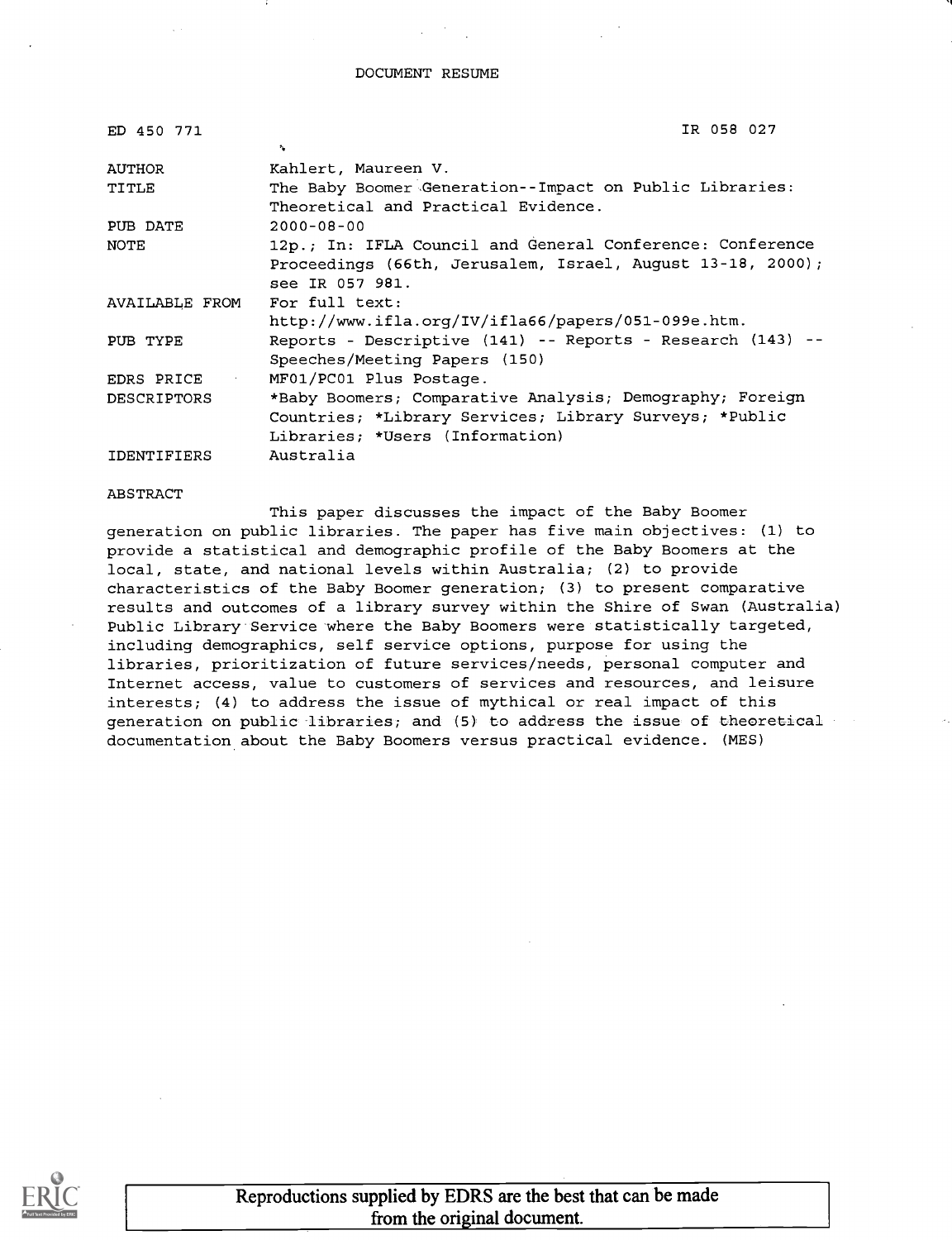فراند بيديدي



# Paper

# Introduction

the set of the set of the set of the set of the set of the set of the set of the set of the set of the set of the set of the set of the set of the set of the set of the set of the set of the set of the set of the set of th Along with the other nations, Australia will experience one of the greatest demographic movements and cultural shifts in history with the Baby Boomer generation. This generation has long commanded the attention of demographers, politicians, marketers and social scientists. En masse the generation has had a significant impact on the national psyche, politics and the social fabric of all nations. The Boomer generation transformed and literally disrupted the social norms of the established society of the day. In numbers they are vast, however the sheer numbers are not entirely the

O This paper forms part of preliminary research conducted for a PhD through Charles Sturt University, New South Wales, Australia on the Baby Boomers and public libraries. It may be noted that this is not a definitive document on the Baby Boomers - extensive further research and investigation will be conducted to complete the thesis on this topic.



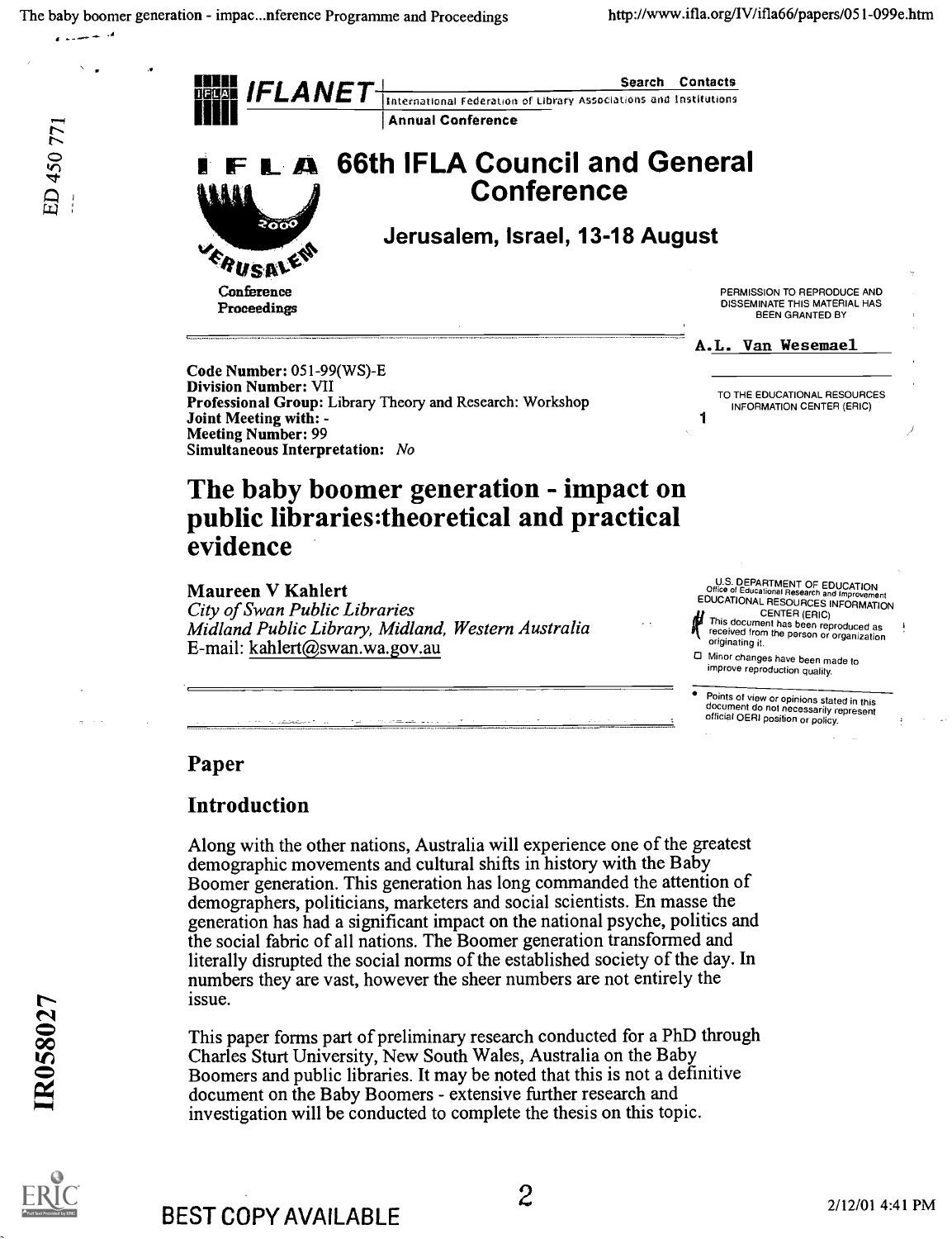# **Objectives**

 $\mathcal{L}^{\mathcal{A}}(\mathcal{L}^{\mathcal{A}}(\mathcal{A},\mathcal{Q}^{\mathcal{A}}))$  for  $\mathcal{L}^{\mathcal{A}}(\mathcal{A},\mathcal{Q}^{\mathcal{A}})$ 

Is it a reality or a myth that this generation will impact on public libraries? Is what has been written and stated about the Baby Boomers reflect in the practical evidence? These questions will be addressed in this working paper which is an abridged version of a paper presented at the National Public Libraries Conference in Perth, Western Australia 1999. Publication details are listed in the References at the conclusion of the paper.

#### The paper has five main objectives:

- . provide a statistical and demographic profile of the Baby Boomers at the local, state and national levels within Australia;
- . provide characteristics of the Baby Boomer generation;
- present comparative results and outcomes of a library survey within the Shire of Swan Public Library Service where the Baby Boomers were statistically targeted;
- address the issue of mythical or real impact of this generation on Public Libraries;
- address the issue of theoretical documentation about the Baby Boomers versus practical evidence.

# Demographic Analysis - Baby Boomer statistical profile

This analysis has involved an examination and assessment of expanded thematic profiles by the Australian Bureau of Statistics of the Boomers in Australia, Western Australia and the Shire of Swan. All statistics have been based on the 1996 Australian census and the Baby Boomer period has been determined as being from 1946-1961.

The table listed below highlights some comparative demographic details about the Baby Boomers in Australia, Western Australia and the Shire of Swan.

|                                                           | Australia                            | Western<br>Australia | Shire of Swan |
|-----------------------------------------------------------|--------------------------------------|----------------------|---------------|
|                                                           | <b>NUMBER OF BABY BOOMERS</b>        |                      |               |
| <b>Total Number of Baby</b><br>Boomers                    | 4,233,310                            | 418,356              | 16,235        |
| Number of Baby<br>Boomers %                               | 23.65%                               | 24.23%               | 24%           |
|                                                           | <b>PLACE OF BIRTH</b>                |                      |               |
| <b>Australian Born</b>                                    | 67%                                  | 59%                  | 54%           |
| Overseas Born                                             | 33%                                  | 41%                  | 46%           |
|                                                           | <b>ENGLISH</b><br><b>PROFICIENCY</b> |                      |               |
| <b>Speaks only English</b>                                | 82%                                  | 86%                  | 81%           |
| Speaks another Language<br>$\&$ English Well/Very<br>Well | 13%                                  | 10%                  | $14\%$        |
| Speaks another Language<br>$&$ English not at all well    | 2.5%                                 | 1.5%                 | 2.5%          |

Table 1: Demographic Analysis

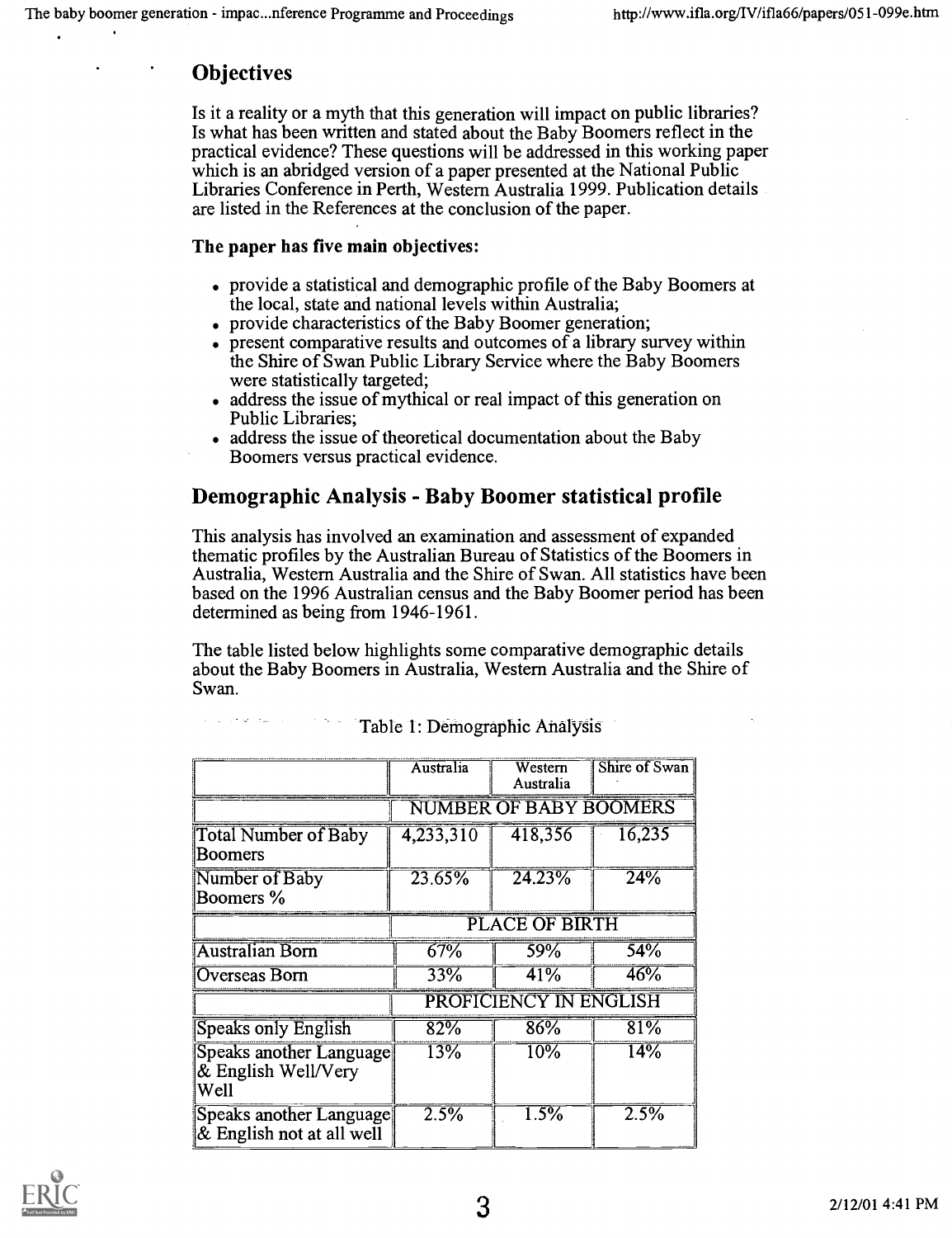|                                                                                               | <b>EMPLOYMENT</b>       |                    |                   |  |
|-----------------------------------------------------------------------------------------------|-------------------------|--------------------|-------------------|--|
| In Labour Force                                                                               | $78\%$                  | 79%                | 78%               |  |
| Employed                                                                                      | 73%                     | 75%                | 72%               |  |
| Unemployed                                                                                    | $\overline{11\%}$       | 9%                 | $\overline{10\%}$ |  |
| Not in Labour Force                                                                           | 18%                     | 18%                | 24%               |  |
| <b>Employed as Managers,</b><br>Administrators, Assoc<br>Professionals                        | 24%                     | $\overline{25\%}$  | 20.9%             |  |
| Employed as Clericals,<br>Tradespersons, Service<br>Workers, Production,<br>Sales & Labourers | 54%                     | $\frac{1}{54.5\%}$ | 63.7%             |  |
| Employed as<br>Professionals                                                                  | 20%                     | 18.5%              | 12.8%             |  |
|                                                                                               | <b>INCOME LEVELS</b>    |                    |                   |  |
| Weekly income<br>\$200-\$599                                                                  | 22%                     | 19.8%              | 23.4%             |  |
| Weekly income<br>\$600-\$999                                                                  | 25.8%                   | 25.4%              | 30.9%             |  |
| Weekly income<br>\$1000-\$1,999                                                               | 27.7%                   | 29%                | 26.4%             |  |
| Weekly income \$2000                                                                          | 7.2%                    | 7.2%               | $3\%$             |  |
| Partial income                                                                                | 13.2%                   | 14.6%              | 12.5%             |  |
|                                                                                               | <b>EDUCATION LEVELS</b> |                    |                   |  |
| Bachelor/Postgrad<br>Dip/Higher Degree                                                        | 15%                     | 13%                | 8%                |  |
| Undergrad<br>Diploma/Associate<br>Diploma                                                     | 8%                      | 8%                 | 7%                |  |

Educational statistics have been based on unpublished tables of the 1996 Census of Population and Housing prepared by the Australian Bureau of Statistics.

From Table 1 it is evident that there are a great number of Baby Boomers whether at the national, state or local levels and many have been born overseas. Proficiency of the English language is high and almost half are employed in professional capacities and the other half in trades and other employment.

Educational levels are high and after a further breakdown of the statistics it became evident that there was little difference between the number of 'leading' edge Boomers (those born between 1946-1955) in Australia and Western Australia with higher educational levels than those of the 'trailing' edge group (those born between 1956-1961).

Of the 'leading' edge Baby Boomers in Australia 8.4% had attained a Higher degree, Postgraduate diploma or Bachelor degree and 4.8% either an Undergraduate diploma or Associate diploma. By comparison 6.3% of the 'trailing' edge Boomers had achieved either a Higher degree, Postgraduate diploma or Bachelor degree and 3.2% an Undergraduate or an Associate diploma. In Western Australia 7.6% of the 'leading' edge

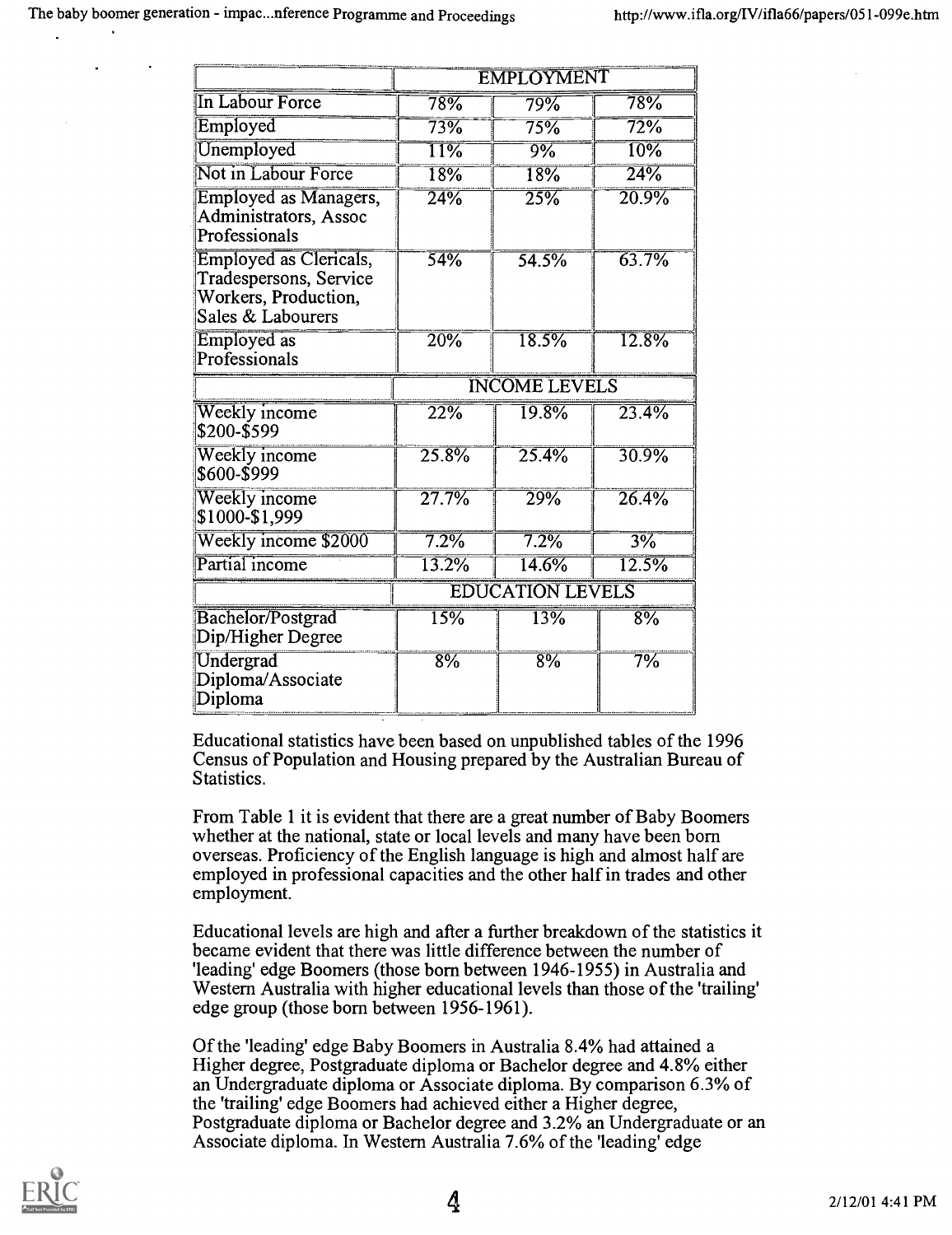Boomers had achieved higher degrees, with 5% having an Undergraduate or Associate diploma. For the 'trailing' edge Boomers 5.6% had achieved a Higher degree, Postgraduate diploma or Bachelor degree and 3.3% an Undergraduate or an Associate diploma. In the Shire of Swan the results for the 'leading' edge Boomers highlighted that 4.5% had achieved Higher degrees and 3.9% an Undergraduate and Associate diploma. As for the 'trailing' edge Boomers 3.4% had achieved Higher degrees and 3.1% an Undergraduate or Associate diploma.

A comparative analysis was undertaken of the overall tertiary education levels in Western Australia for the years 1938 and 1948.This information was based on statistics from the relevant Statistical Registers of Western Australia. Students who were born in 1920 would have entered university in 1938 when only 727 persons were enrolled in degree courses out of a population of 460,161. This equated to 0.15% of the population. In 1948 when those born in the 1930's would have been attending higher education institutions only 1,950 persons of a population of 522,330 were enrolled in degree courses (0.37%). Within the same periods of time only 108 degrees were conferred in 1938 and 176 in 1948. Despite the low higher educational levels within these years, some of this age group could however have obtained Higher degrees later in life.

In general these statistical results emphasise the fact that there are a greater number of those born between 1946 -1961 with higher educational levels than those of previous generations.

# Baby Boomer Generation - Theoretical Evidence

In Australia, Hugh Mackay (1997) has identified three generations competing for current services and demanding an understanding of their needs. These three generations are those born in the 1920's often referred to as the 'silent' or 'lucky' generation, the Baby Boomers born between 1946-1961 and the Baby Busters/ Generation X or Dot.com generation, the children of the Boomers. In essence these are three different societies.

The Baby Boomer generation has often been referred to the as the 'breakthrough', 'me' and 'stress' generation with a host of other terms used by astute marketers referring to the ageing segment of this generation as grey power and ABENS (Asset Backed Empty Nesters). In America there are about 76 million Boomers, which represents 29% of the population. In Australia, there are over four million Boomers representing 24% of the population.

The immediate questions that do arise are - What has influenced this generation; what are the characteristics of the generation and is it a homogenous group of individuals or are there major differences? Born after the Second World War, the 'pig in the demographer's python" the Boomers are now in their "Boom" period. Baby Boomers are individuals who grew up in the second half of the 1940's, the 1950's and the very early 1960's. The period is often recorded as between 1946-1961. Some demographers particularly in the US refer to the period between 1946 -1964. For the purposes of this paper the period 1946 - 1961 has been selected. The term 'post-war baby boom' refers to the increase in births when Australian servicemen returned home from World War II. The birth rate rose to record levels, creating the generation that came to be known as the Baby Boomers.

The Baby Boomers are almost notorious as being the first generation not

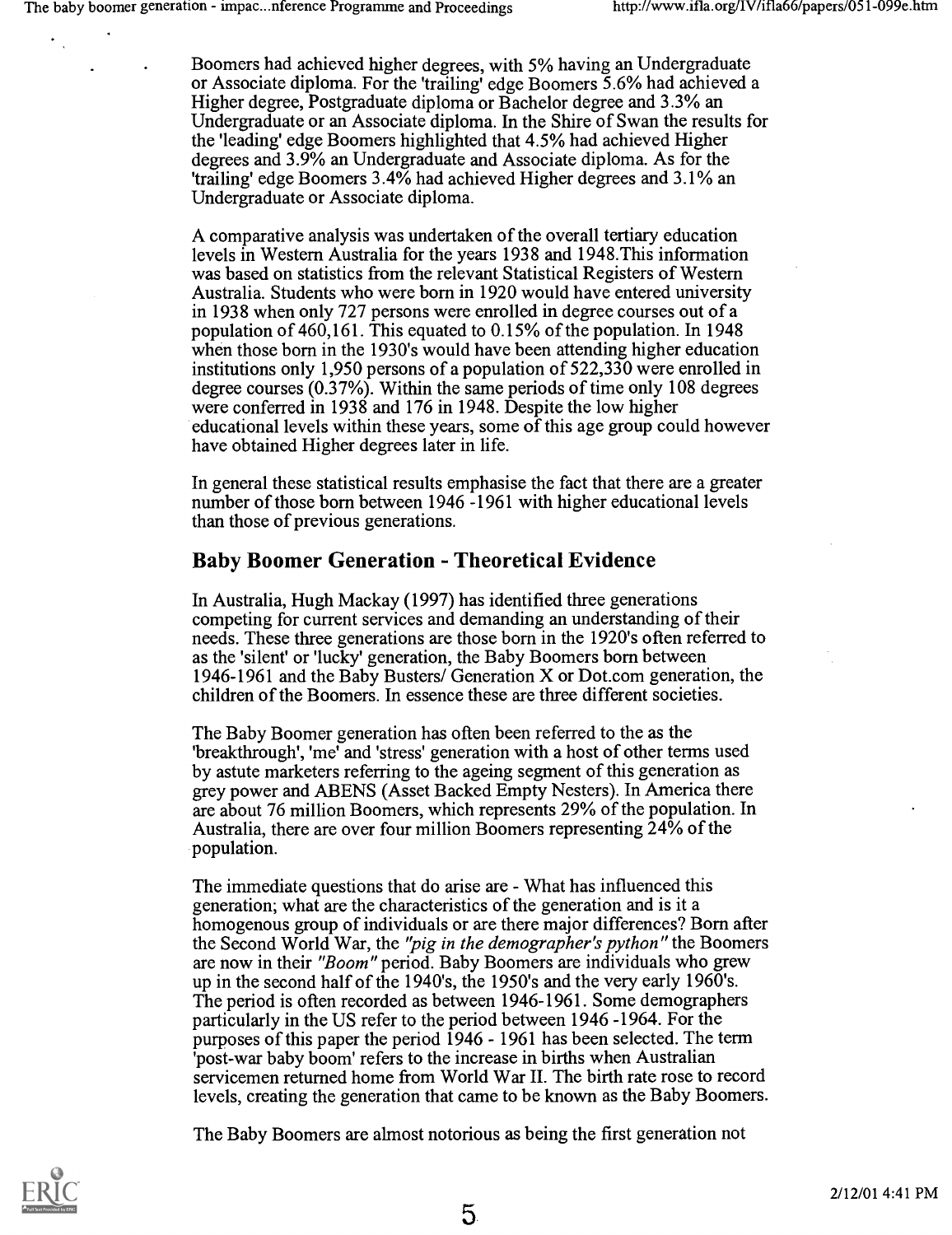only to challenge the mores of the past, but also to have actually fundamentally changed and transformed them. Rock music, drugs and free love may all be part of today's generation, but it was the Boomers who lead the way and made the new the norm. As a group in general terms, market research has shown that the Boomers are demanding and do expect value for money, quality products and convenience. Time is of the essence for this consumer group.

They strive to remain youthful and mentally young and view retirement as an active period of their life. Their interest in health , fitness, looking young and attractive and longevity is quite phenomenal. There are in fact many parallels with the teenage market.

They can expect to live longer due to medical advances however stress and burnout could impact on this expectation of longevity. They are well educated, thirsty for information interested in travel and will want to stay involved in the political processes. In addition they are optimistic, forward thinking and undoubtedly redefine old age. This is the Great Expectations generation, the pioneers of the new aged. Indeed their needs, interests and values will determine both social and fiscal policy and shape the political agenda well into the 21st Century.

One of the most valuable contributions to an understanding of the Baby Boomers from an Australian perspective is the work of social psychologist Hugh Mackay. His publication 'Generations: Baby Boomers, their parents and their children' is the outcome of many years of research and the work focuses on the characteristics of the Baby Boomer group in particular the Leading Edge group (born 1946-1955) in the Australian context. Mackay refers to the Baby Boomers ('Leading' edge) as the 'Stress' Generation, their parents the 'Lucky' Generation and their children the 'Options' Generation.

In their quest for the personal happiness that this generation had been led to expect due to the timing of their birth, Mackay is reported to have stated, as summarised by TeamWorks Australia in their publication "Baby Boomer Research Top Up" that the Boomers have:

- become the most divorced generation;
- created the two-income household as the cultural norm;
- as a result of the above, redefined the dynamics of family life to include single parent families, re-marriage and joining families, and delaying having children;
- lead the gender revolution; and
- grown up with the ideal of egalitarianism. (TeamWorks Australia  $(1998, p3)$

As for information the Boomers consume it "as voraciously as they have previously consumed Thai food, experiential holidays, sexual partners and cars". (Mackay 1997, p118).

Both Mackay and Carol Davis another Australian leader in research relating to the financial status of the Baby Boomers, identify two distinct groups among the Baby Boomers as the 'leading' edge and the 'trailing' edge. Davis has described the former group as those who took advantage of the boom after the Second World War, who own their own homes and have few debts. Their children have either left, or are progressively leaving home. If a two-income family, they have a higher disposable income than their young counterparts and as a group are powerful both economically and

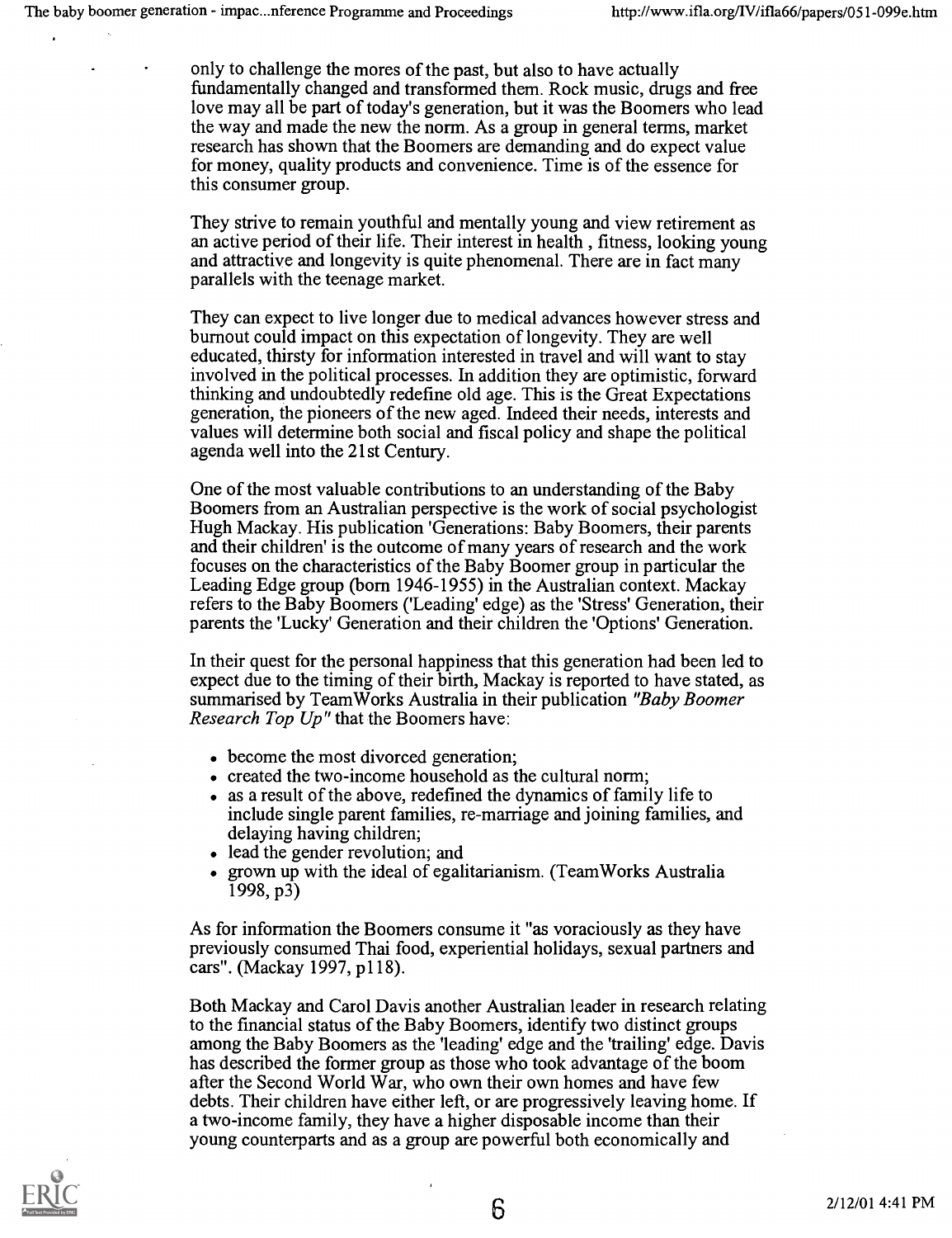politically. The 'trailing' edge boomers have been described as not having the same opportunities as their senior counterparts and as a result of a depressed economy particularly after the 1987 stock market crash have experienced financial difficulties. They do not own their own home outright and are still educating their children. (TeamWorks Australia 1998, p5)

TeamWorks Australia identifies the work of Warner who cites a study conducted by the University of Michigan, which also indicated that the two halves of the Baby Boomer generation are quite different, particularly in their saving and spending patterns. This study concluded that the more senior Baby Boomers have become quite careful and thrifty as they approach retirement. Their junior counterparts have adopted those spending habits associated with the Boomers directly after the Second World War.

Warner in the same article refers to additional work by The Strategy Group which recommends that marketers should consider their target markets in terms of 'cohort groupings' rather than broad age categories that cross generations. This concept relies on common behavioural trends in other words, people born around the same time (a 'cohort') will share many similar and long lasting attitudes about life, formed in youth and adulthood. (TeamWorks Australia 1998, p5)

The AMR: Quantum Harris and advertising agency McCann - Ericson surveyed 700 Baby Boomers, followed by 60 in -depth interviews and compared their views and outlook with 1300 older and younger "non-Boomers". The outcome of this study revealed that about half the Baby Boomer population was financially comfortable and relatively content and satisfied with their lives. The other half did not respond in the same way.

#### Shire of Swan Public Library Survey Outcomes - Practical Evidence

In April 1999 the Shire of Swan (since 1 April 2000, the City of Swan) Public Library Service undertook a library survey of 881 customers. The City of Swan is the largest local authority area wise in Western Australia extending 1029 km2. The current population is ca 80,000 with a 5.6% growth rate per annum. The area is both rural and urban and supports four public libraries, one joint -use library with a District High School and one para professional library in a new development called Ellenbrook. In the near future is expected that this latter area will accommodate a population of over 30,000 persons.

This survey sought the following information:

- . demographic profile;
- . satisfaction levels with the library service;
- . self service options;
- . purpose for using the libraries;
- . prioritisation of future needs;
- personal computer/internet availability;
- value to the customer of variety of resources and services;
- . passive and active leisure preferences.

The survey was constructed in such a way so as to analyse the Baby Boomers as library users within the same areas as mentioned above. To

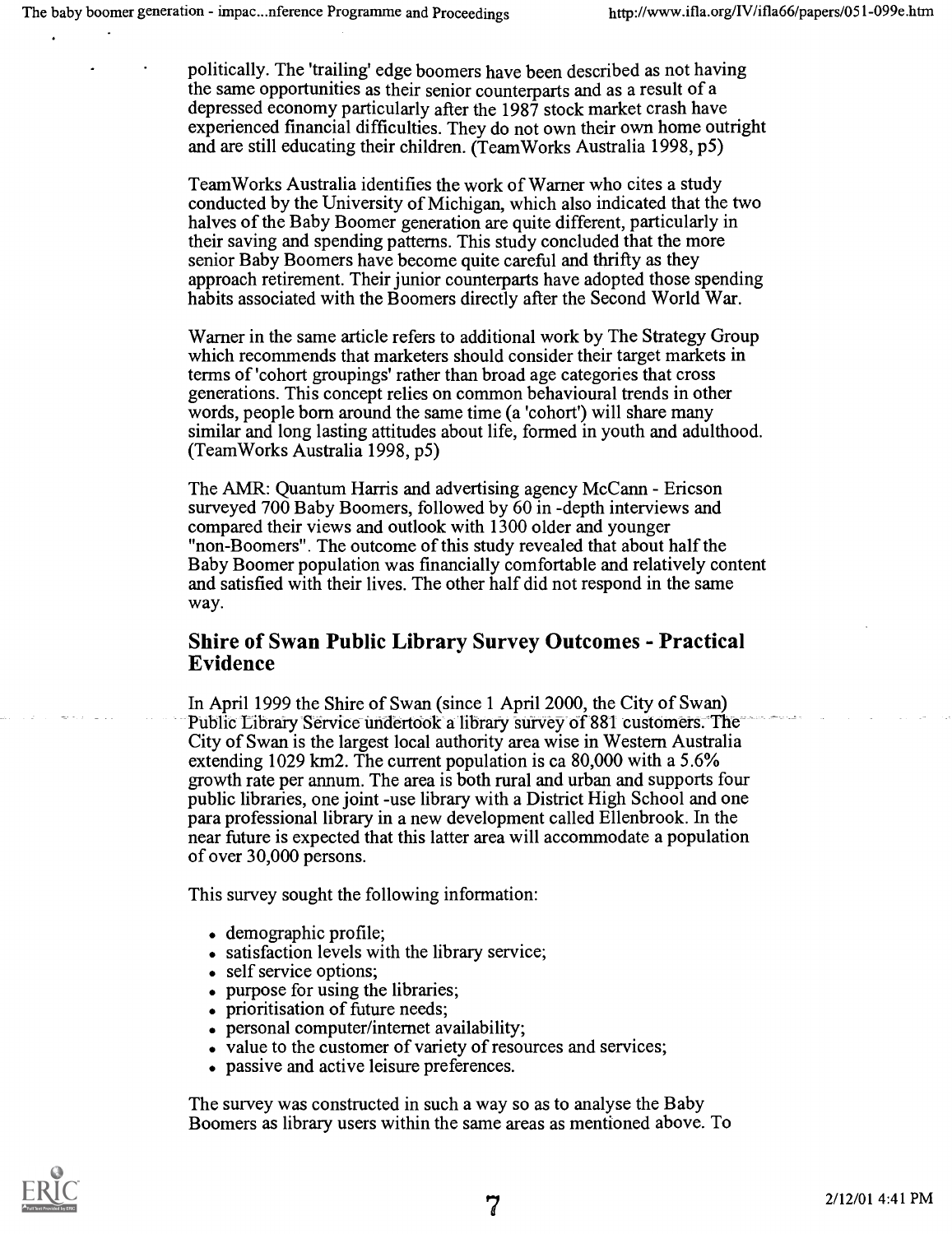achieve this outcome, the age groupings were arranged so that both the 'leading' edge' and the 'trailing' edge' could be identified. The tabled outcomes identify the collective responses of both the Baby Boomer groups. The Baby Boomers represented 31.3% of those 881 customers who were surveyed.

The following outcomes have been compared with the responses of the 54+ age group:

# Demographic Profile

- . Overall 72% of the Boomers were married with 15.2% separated, widowed, or divorced, 6.5% in de facto relationships and 6.2% single. By comparison with the 54+ group 72 5% were married, 23% separated, widowed or divorced (a much higher rating than the Baby Boomers however this could relate more to the widowed status), 3.7% single and .7% in defacto relationships.
- . With regard to employment, more of the Boomers were employed in professional positions (32.5%) than the  $54 + \text{group} (19\%)$ .
- Education levels revealed that 32% of the Boomers had achieved tertiary bachelor/postgraduate degrees and 21% a certificate /diploma from TAFE. By comparison with the 54+ groups 26.5% had achieved higher level degrees and 10.4% a TAFE certificate diploma.
- There were more Boomers born overseas than there were in the 54 + group where the majority of the non- Australian born came from the United Kingdom.
- . 36.5% of the Boomers received \$20-40,000 pa, 28.6% \$40-60,000pa, 14%\$60-80,000and 7.1%over \$80,000.0f the 54+ group 52.5% received less than\$20,000with 29% \$20-40,000 and 17% \$40-80,000

#### Self Service Options

• Relating to self service options the most important services for the Boomers in order of priority were to check their own records, place reservations and renew their loans whereas for the 54+ group ability to renew loans, followed by the ability check loan record and then place reservations were the most important of these options.

#### Purpose for Using the Libraries

Although both groups identified the three main reasons for using the library as being - recreation/leisure, followed by general interest and formal study the percentages in each category differed significantly.

Boomers 54+ Recreation 58%, 78% General interest 17.5%, 13.4% Formal study 15%, 2.2%

#### Prioritisation of Future Services/Needs

- A list of future services was identified for prioritisation purposes. The first five in order of mean rating for the Boomers were:
	- o Electronic access to the library from home- (4.03)
	- o Ability to email information queries to the library from home (4.61)
	- o Internet training for a fee  $-(4.61)$
	- o Electronic books (5.39)
	- o Online searching of international databases for a fee (5.41)
	- o For the 54+ group; the first three identified by the Boomers were of equal importance however their other priorities were lecture programs with guest speakers for a fee and a self-service issue

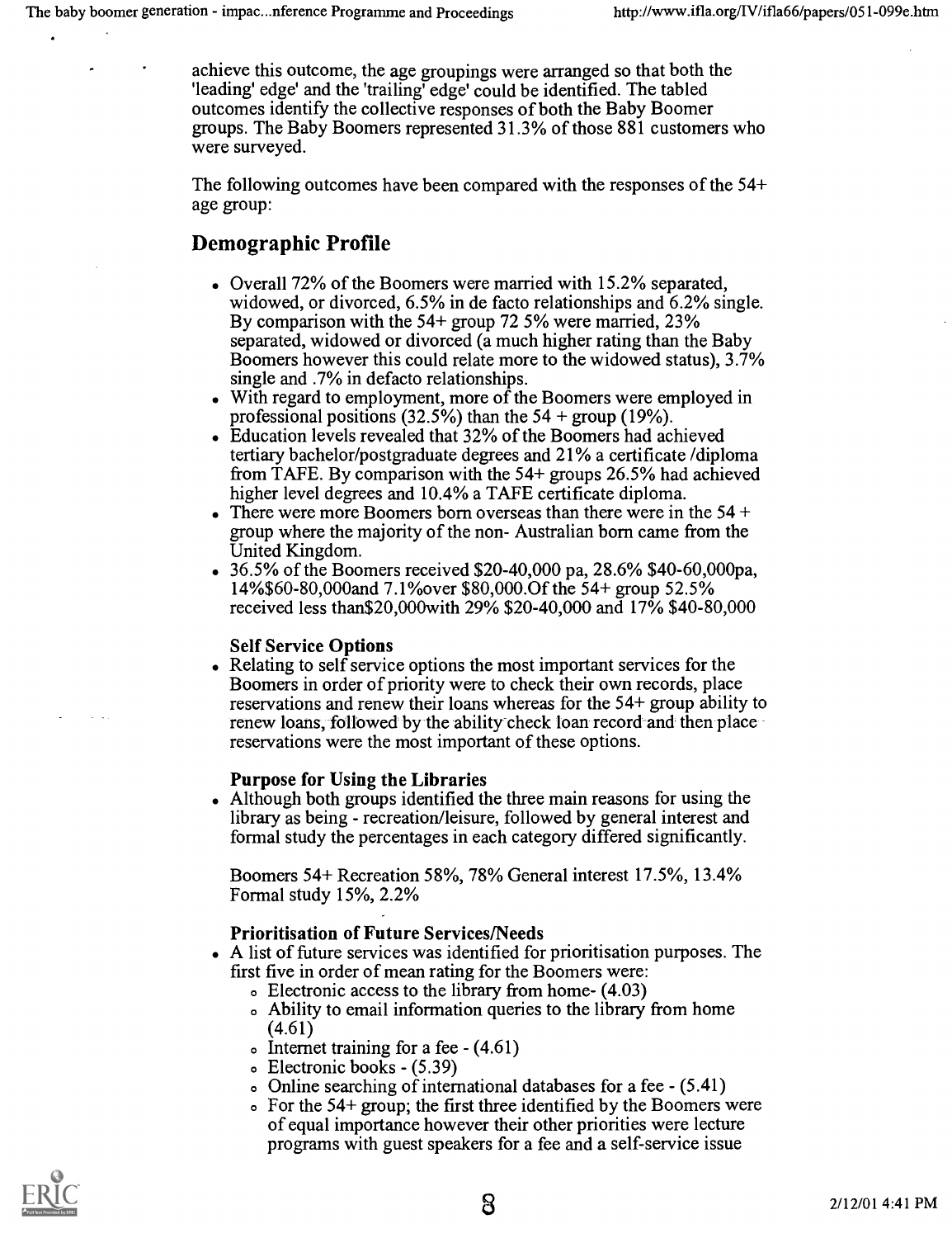system.

. This demand for a lecture program with guest speakers by the 54+ has been proven through the Shire of Swan's Lifelong Learning Program where 55% of the attendees were in this age group and only 38% were Baby Boomers.

#### Personal Computer and Internet Access

. With regard to availability at home of a personal computer and internet access at home the outcome for the Boomers was : 36.3% had a personal computer without Internet access 36% had a personal computer with Internet access 27.5% did not have a personal computer at home By contrast, of the  $54+61.3\%$  did not have this facility. In fact only 17% of the 54+ had a computer with Internet access.

It is interesting to note that the 54+ also listed remote access to the library from home as one of the highest priorities and yet only 17% had the connection to facilitate this remote access. This may be clarified by the following comment. As this priority question relating to remote access to the library was a ranked question, it is not possible to determine whether this group would actually use this service. Hence their response may have been based on the fact this facility was a good idea or that it was a current trend and would be an expectation for the future.

#### Value to Customer of Services and Resources

- Value of services and resources was prioritised and mean rated by the Boomers as follows:
	- o Non-fiction collection(4.32)
	- o Reference collection(4.12)
	- o Fiction collection (4.09)
	- o Reference and information service(3.90)
	- o The least important were seniors' services(2.33), multi-language collection(2.23) and children's and youth services(2.88)

.<br>1962 – Bass P. Garden, franc

The priorities of the 54+ group were:

- o Fiction collection
- o Non fiction collection
- o Seniors' services
- o Community information

#### Passive and Active Leisure Interests

Regarding passive and leisure activities both groups identified the same interests. For passive leisure the results were in order of priority as follows -reading, followed by listening to music, visiting libraries, watching television and gardening. For active leisure interests running and walking rated as the highest followed by swimming, water sports, dancing and aerobics/fitness classes.

## Impact of the Baby Boomers on Public Libraries - Myth of Reality?

From this research it is obvious that the Baby Boomers are not a homogenous group. In fact there appears to be two distinct groups with major differences and subgroups within the groups. The Boomer market can indeed be split into various segments. Awareness of this and knowledge of these segments within our respective communities is critical for future

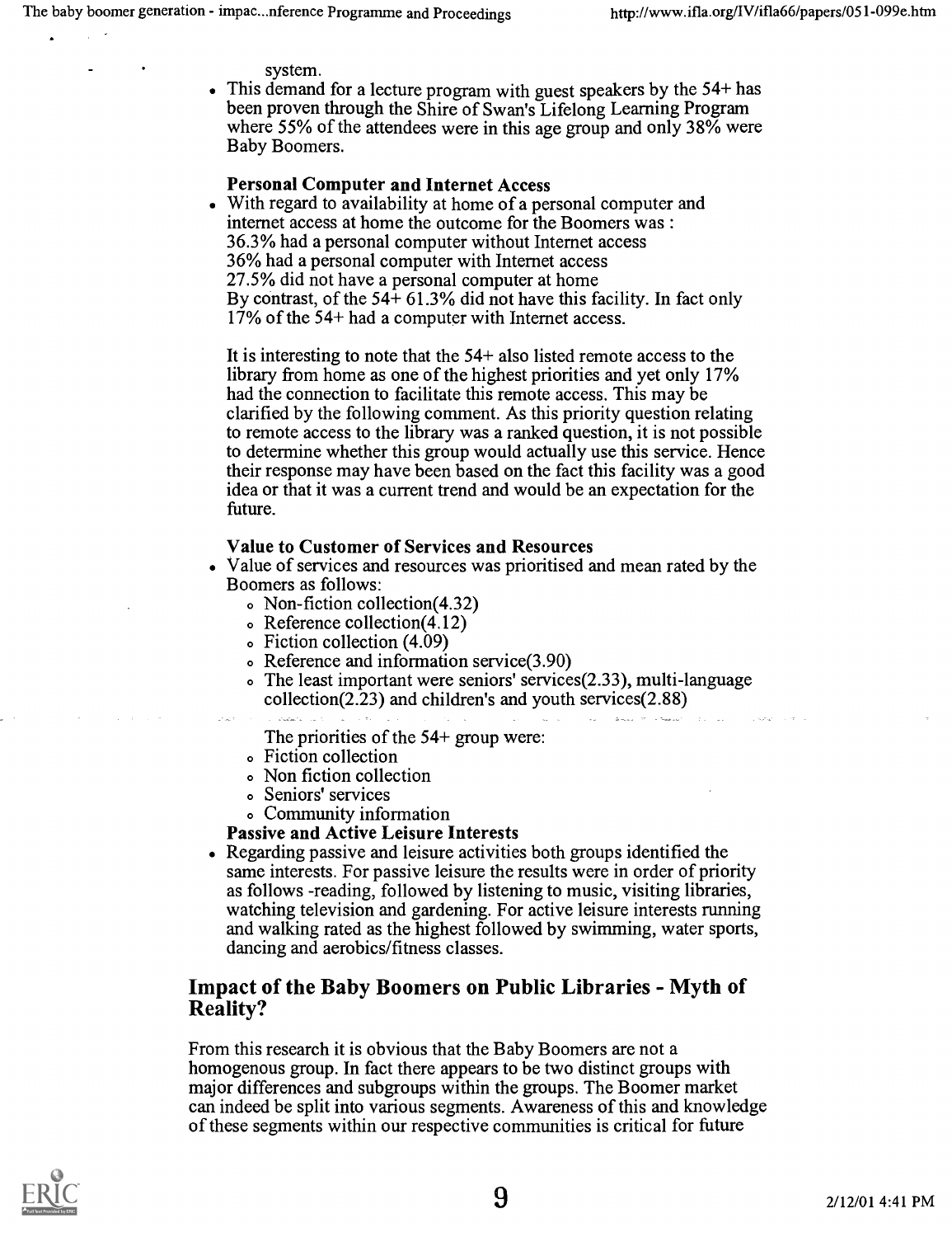service provision.

Now to the burning question - Will the Baby Boomers as a generation impact on public library services and resources?

Demographics have shown that by the years 2011-2021 the Boomers will join the ranks of the mature market (the term seniors or aged will undoubtedly be heavily debated and denied by this group). This impact will be encountered by all service providers, including public libraries. As this group ages or matures it is inevitable that the impact for public libraries will be on seniors' services and the viability of catering to the needs of this diverse age group which comprises a high proportion of ethnicity.

Based on the 1996 Census the 65+ age group in Western Australia equated to 14% of the population. In 1996 24% of the population were Baby Boomers. Within the years 2011 and 2021 the former group will join the more inactive and frail aged group and the Baby Boomers will enter the 65 + age group. Together these two groups will pose a real challenge to public library service providers as they both compete for very diverse services.

The following statements offer potential scenarios for future library services for the ageing Baby Boomers. The objective of the statements is to awaken awareness and provoke further thoughts for discussion:

- Currently libraries offer a range of services for both active and inactive seniors within the community and resources to meet failing vision such as large print books and audio tapes.
- Publishers will need to rethink the title range of their large print publications to meet the discerning needs of the mature Baby Boomer customers. The E-Book may be one option if the font size can be adjusted and titles are readily available.
- Due to their youthfulness the Boomers are more likely to engage in intergenerational programs instead of traditional seniors' activities. Combined programs with teenagers are quite feasible.
- Lifelong learning programs are of interest to retirees however the content of these programs may differ to suit the demands of the two ageing groups.
- Continuing education could be seen as a right by this assertive and educated group. Demands could be placed on public libraries to be involved in personal and self education development courses and skills to cope with a changing world.
- Technology will be a driving force and a proportion of the Baby Boomers will expect our public libraries to offer the latest and the best.
- Access to the library from home has been identified in the Shire of Swan survey as a number one priority for both the Baby Boomers and the older generation. The Baby Boomers appear to have the technology, which the older generation does not possess. The library will potentially bridge the gap between the information rich and poor.
- Baby Boomers are more likely to be virtual customers whereas the older generation may still prefer the face to face service.
- Home delivery of resources even for the active aged Baby Boomers may be a future expectation as convenience was considered to be of high importance to this generation.
- The future of the Homebound Service is another potential area for change. The older generation incapable of accessing the library will probably still appreciate the personal delivery of library resources. By

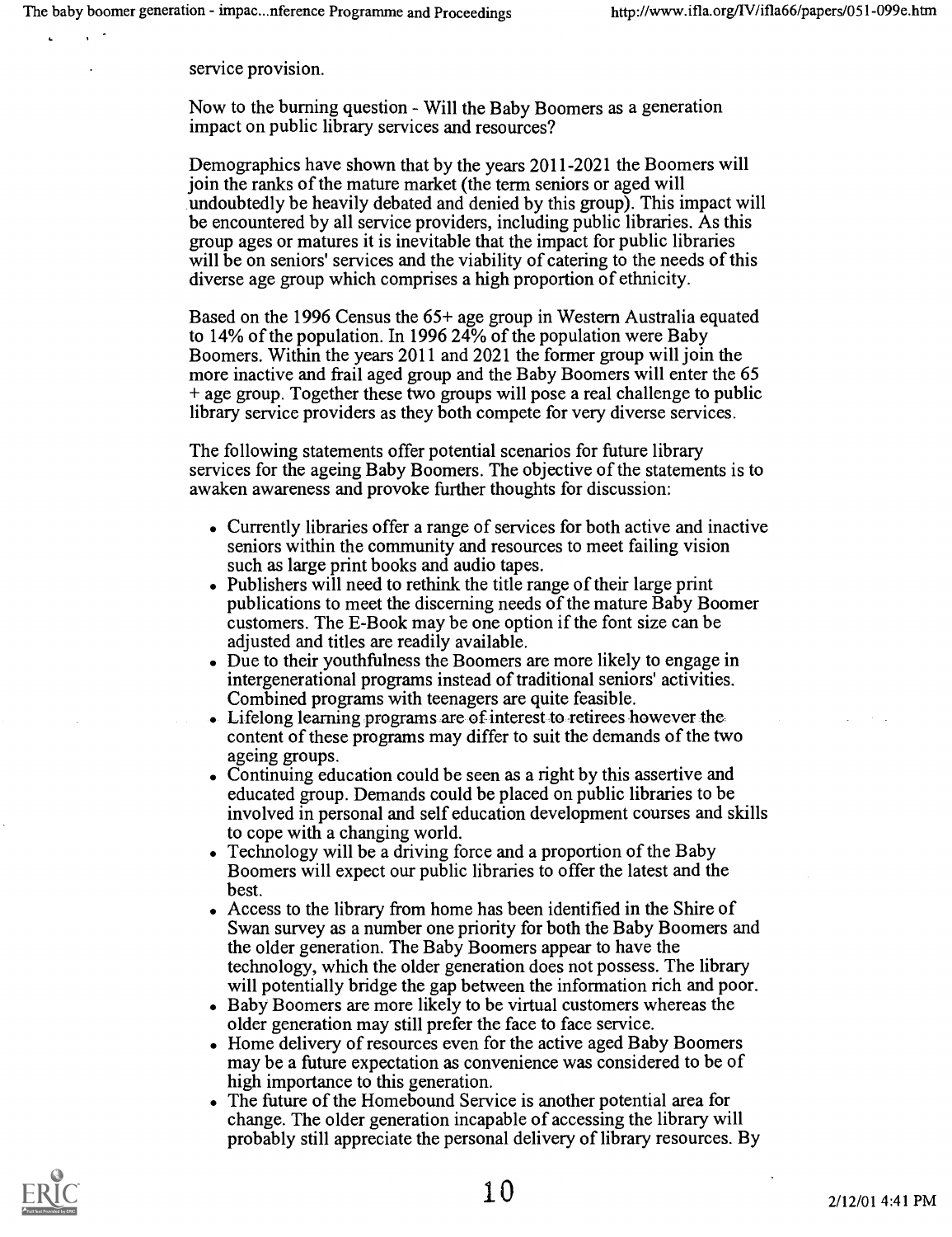contrast those Baby Boomers with access to technology and at the same stage in the lifespan may possibly prefer their resources to be down loaded and read via an electronic reader.

- . Diversified and innovative marketing and communication strategies will be crucial for the delivery of future seniors' services as the target audience will consist of two very diverse generations
- . Information will be in high demand combined with ease of access to that information. The quality of the service will determine the value of the service to this consumer group.
- . Public libraries may need to form stronger alliances with institutions, organisations and commercial outlets which offer similar products, services and resources for joint ventures and to keep in touch with the various marketing strategies.

The success of future public library services to seniors of the two generations will be determined by the diversity, range and availability of options both in resources, programs, services, service delivery methods and marketing techniques. Innovative, visionary leadership, commitment, and enthusiasm will be a requirement of future public librarians to work with this rich reservoir of wisdom and experience spanning two diverse generations.

From the literature (Theoretical Evidence) it is clear that the Baby Boomers are of a different generation with quite contrasting needs and expectations to those of previous generations. The importance of theoretical evidence cannot be underestimated. The particular use or value of theory depends on at least two factors: the validity of the theory and what the theory is used for. Indeed, practitioners often dismiss theory, however research or theoretical foundations are critical to practical success.

For this paper the theory, based on written evidence of extensive statistical, market, social and historical research by well reputed authors and Government agencies provided

- Pertinent information relating to the environment and historical setting in which the Baby Boomers were born
- Characteristics and values of the Boomers based on observation, interviews and surveys
- Identification of their needs as a particular market segment.

Further research is required into this topical subject in particular into the two Baby Boomer groups. However, from the initial findings it is evident that the theory about the Boomers complements the practical evidence and outcomes of the City of Swan survey:

- The Boomer generation is well educated
- The Boomers do have greater expectations in relation to service provision and delivery
- Information and lifelong learning are important to this generation
- . Time and convenience is of the essence
- . Remote access via technology to which they have access is a high priority.

In this instance both theory and practice have resulted in the same trends and outcomes. Theory in itself cannot stand alone - practical testing is critical to determine the validity of the outcome and results.

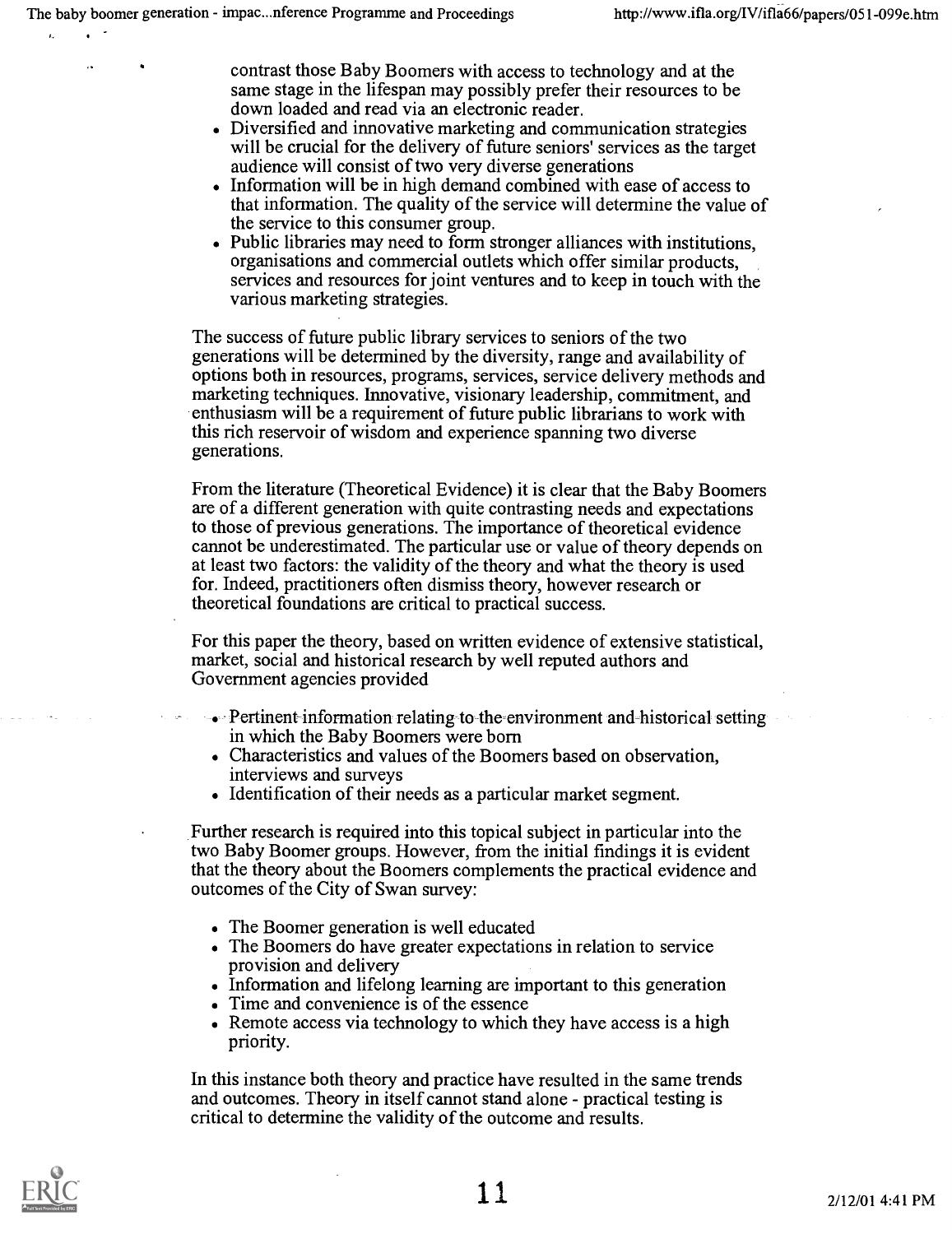## References:

 $\ddot{\phantom{1}}$ 

 $\hat{\mathbf{z}}$ 

Australian Bureau of Statistics.(1996). Expanded thematic profiles. Catalogue Number 2020.0.Perth, Australian Bureau of Statistics.

Australian Bureau of Statistics.(1996). Unpublished data. 1996 census of population and housing. Perth, Australian Bureau of Statistics.

Australian Management Development and Research Centre. (1999) Library services survey unpublished data. Midland, Shire of Swan.

Kahlert, M. (2000). The impact of the baby boomers on public libraries - myth or reality? Australasian Public Libraries and Information Services,13(1)pp25-40.

MacKay, H. (1997). Generations: Baby Boomers, their parents and their children. Sydney, Macmillan.

McCann-Erickson &AMR:Quantum Harris. (1997). Where have all the flowers gone? Baby Boomers today. Sydney, Nexus Quantum.

Office of Seniors Interests. (1998). Time on our side: a five year plan for Western Australia's maturing population. Perth, Office of Seniors Interests.

Statistical register of Western Australia for 1937-1938.(1939).Perth, Government Printer.

Statistical register of Western Australia for 1947-1948.(1949). Perth, Government Printer.

TeamWorks Australia.(1998).Baby boomers research top up. Floreat Park, Western Australian Ministry of Sport and Recreation.

Latest Revision: May 13, 2000 International Federation of Library Associations a nd Institutions www.ifla.org